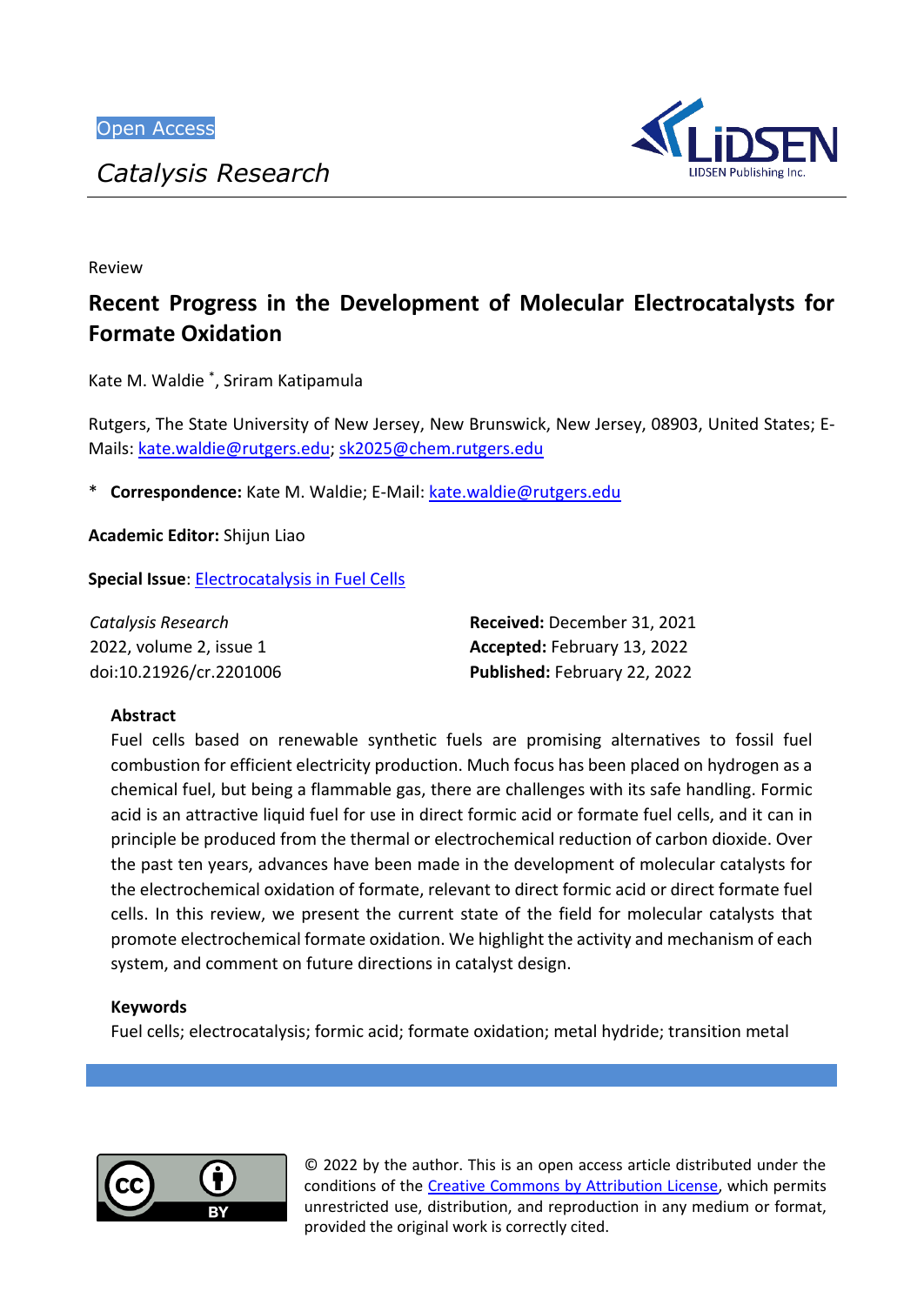#### **1. Introduction**

Since the dawn of the industrial revolution, the production of energy through the combustion of fossil fuels has been a primary means of meeting the energy demands of society and has played a major role in the proliferation of climate change. Renewable energy sources such as solar and wind power will require energy storage in synthetic chemical fuels to overcome the variability of these resources. As our society continues to move toward these more sustainable energy sources, there is a pressing need for practical chemical fuels and for more efficient methods of harvesting usable energy from these fuels. Combustion is an inherently wasteful process since a significant portion of the energy stored in the chemical fuel is lost as heat. Fuel cells offer higher theoretical efficiencies than standard combustion engines and are promising energy harvesters [1, 2]. In a fuel cell, a chemical fuel is directly oxidized at the anode through an electrochemical oxidation process rather than through chemical combustion.

Hydrogen gas has been the subject of much recent interest as a synthetic fuel for use in fuel cells [3-5]. The prospect of generating hydrogen via water electrolysis powered by renewable energy resources is especially attractive, while the reverse reaction in hydrogen fuel cells simply yields water and usable energy. However, the volumetric energy density of hydrogen is drastically lower compared to liquid fuels due to its gaseous nature under ambient conditions [6]. This poses a significant challenge for widespread implementation of a hydrogen-fuel economy. Large investments in infrastructure will be required for safe storage, handling, and transport of highlypressurized hydrogen gas or liquified hydrogen [7]. With these difficulties in mind, there remains a large desire to explore other possible alternative liquid fuels to be used in fuel cell devices.

Formic acid is a liquid at room temperature and has a higher volumetric energy density than liquid hydrogen, making direct formic acid fuel cells (or direct formate fuel cells under alkaline conditions) an attractive option [7]. In these fuel cells, formic acid is electrochemically oxidized to carbon dioxide at the anode. While formic acid is indeed a carbon-based fuel, the conversion of atmospheric carbon dioxide into formic acid, either through thermal hydrogenation catalysis [8] or electrocatalytic reduction [9, 10], offers the possibility of a carbon neutral cycle for fuel production and energy generation (Figure 1). Catalysts for direct formic acid fuel cells are primarily based on heterogeneous precious metal systems, especially Pt and Pd, and generally exhibit poor rates and selectivity [11-14]. Dehydration of formic acid to generate carbon monoxide is a common issue, quickly leading to poisoning of the catalyst surface. While in recent years, there have been promising advances with heterogeneous systems based on single-atom catalysts or high entropy alloys that show improved activity and stability for formate oxidation [15, 16], homogeneous molecular catalysts can provide new avenues for exploration. In general, heterogenous systems tend to offer greater thermal stability, facile catalyst separation, and easier recyclability. On the other hand, molecularly-defined catalysts can be more selective than ill-defined heterogeneous systems. With homogenous metal catalysts, it is also generally easier to systematically modify the catalyst structure, to characterize the catalytically active species, and to establish structure-active relationships, making these systems more amenable to mechanistic interrogations [17]. While the practicality of homogenous catalysts is limited for fuel cell applications, molecular systems can be immobilized onto an electrode surface, thus combining the benefits of both catalyst classes [18].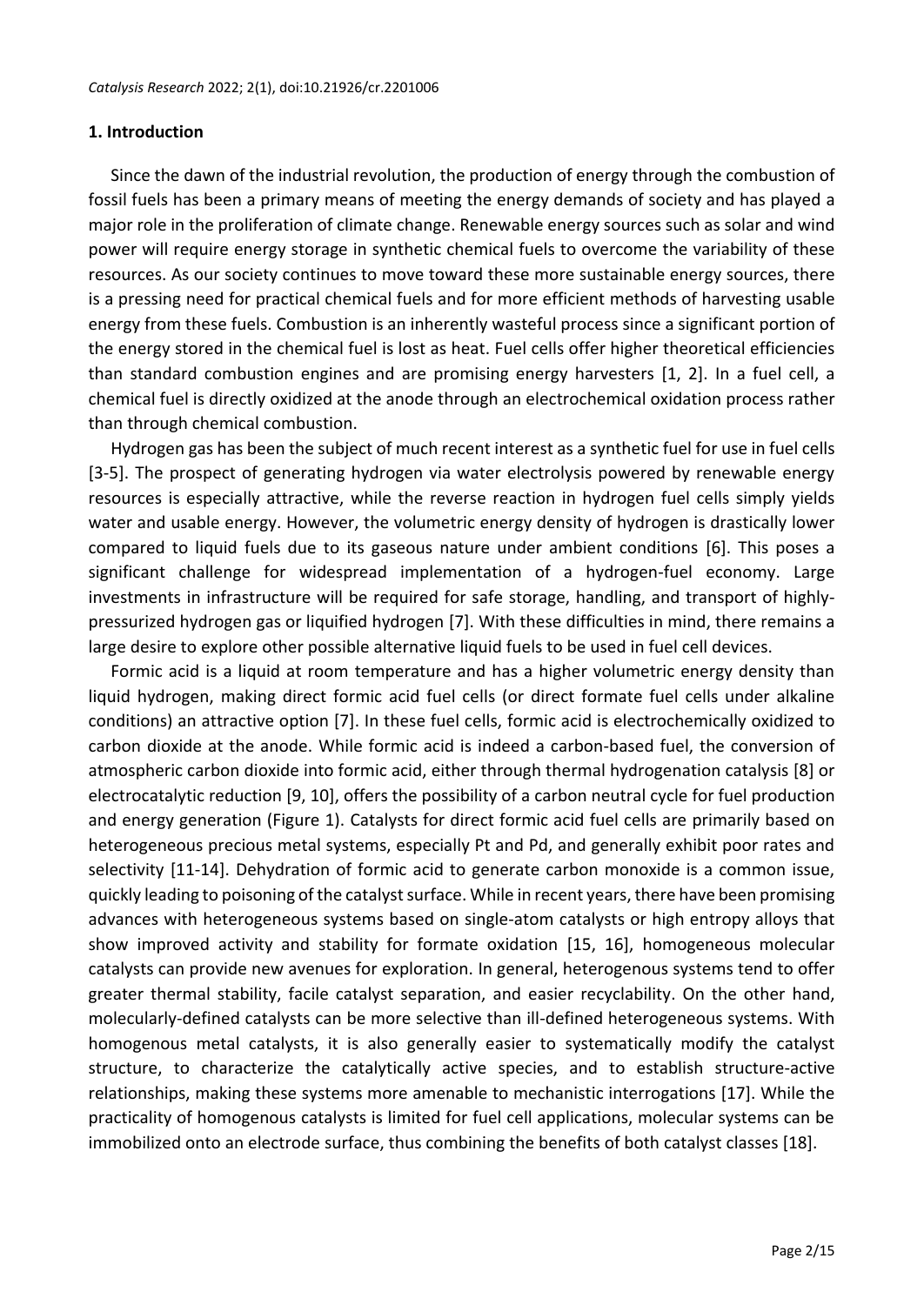

**Figure 1** Renewable energy cycle based on formic acid as a synthetic chemical fuel.

The importance of fuel cell technologies for efficient energy production is high, and with the promise of formic acid as a synthetic liquid fuel, research into the development of competent molecular catalysts for the electrochemical oxidation of formate is currently underway. In the past decade, a handful of molecular systems have been reported for this transformation [19-23]. Here, we outline the reported examples of transition metal catalysts for formate oxidation. For each system, we highlight the mechanistic proposals for formate oxidation and relevant thermodynamic analysis to rationalize the observed reactivity. We will also comment on possible future directions for catalyst development in this field.

# **2. Electrocatalytic Oxidation of Formate**

Under basic conditions, the electrochemical oxidation of formate to carbon dioxide is an overall two-electron, one-proton process. Given that the hydride anion formally consists of two electrons and one proton, direct hydride transfer from formate is a logical chemical process toward accessing overall electrochemical formate oxidation. In fact, there are many examples of the *thermal* oxidation of formic acid using molecular dehydrogenation catalysts [24, 25] and molecular transfer hydrogenation catalysts [26] based on transition metals. In general, these thermal catalytic systems involve cleavage of the formate C-H bond and hydride transfer to the metal catalyst, though the exact mechanistic pathway for this step depends on the particular system. Thus, metal-hydride species are a common key intermediate in the thermal catalytic oxidation of formate with molecular catalysts. This trend extends to molecular catalysts capable of mediating the electrocatalytic oxidation of formate, where the systems reported to date may involve a metal-hydride intermediate as a central species in the proposed mechanism for formate oxidation [19-23].

In the following sections, the known examples of electrochemical formate oxidation with molecular systems will be presented. Our discussion is divided into two parts: catalysts based on non-precious, earth-abundant transition metals, and those based on precious, noble transition metals. When available, the overall efficiency and overpotential of these systems will be highlighted for comparisons of their reactivity.

# *2.1 Molecular Catalysts Based on Non-precious Metals*

The first example of a molecular catalyst for the electrocatalytic oxidation of formate was reported in 2011 [19]. Kubiak and co-workers prepared a series of diamagnetic nickel(II) complexes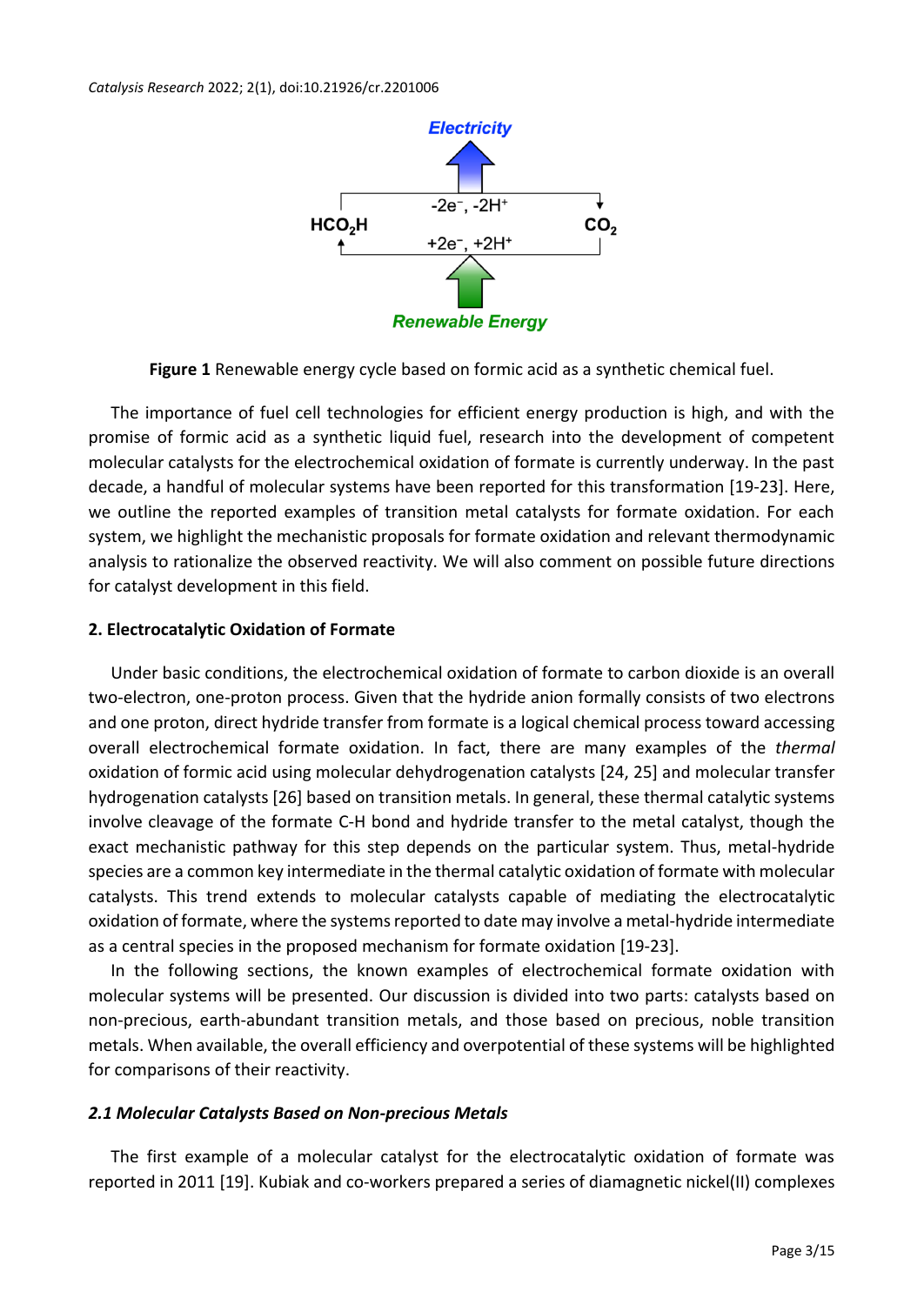**1**-**8** containing two bidentate phosphine ligands (Figure 2a). Importantly, these ligands have a pendent amine group that is not coordinated to the metal center and is available to participate in catalysis as an acid/base site [27]. This class of nickel(II) complexes was previously shown to be highly active electrocatalysts for the electrocatalytic hydrogen evolution reaction (HER), as well as hydrogen oxidation [28, 29]. Both of these reactions involve hydride transfer between  $H_2$  and the nickel(II) center, setting up these complexes for other possible reactivity through similar hydride transfer pathways. Furthermore, previous work had also shown that the thermodynamic hydricity of nickel(II)-hydride complexes in this family is generally greater than the thermodynamic hydricity of the formate anion in acetonitrile [30, 31]. Thus, the authors anticipated that their series of nickel(II) complexes would be capable of formate oxidation by accepting a hydride anion from this substrate and should be thermodynamically competent electrocatalysts for this reaction [32].



**Figure 2** (a) Structure of nickel(II) complexes **1**-**9**. (b) CVs of complex **5** (1.2 mM) with increasing addition of NBu<sub>4</sub>HCO<sub>2</sub>⋅HCO<sub>2</sub>H in benzonitrile. Potential in V vs. Fc<sup>+/0</sup>. Reprinted with permission from ref. [19]. Copyright 2011 American Chemical Society.

Overall, eight electrocatalysts based on the  $[Ni(P^R{}_2N^{R'}{}_2)(CH_3CN)]^{2+}$  scaffold were reported [19], as well as complex **9** that was investigated in a later article [20]. In the absence of formate, cyclic voltammograms of each complex display two reversible features for the Ni(II/I) and Ni(I/0) redox couples in acetonitrile. Titration of tetra-n-butylammonium formate (as a 1:1 adduct with formic acid) [19] to each solution resulted in a large increase in current near the Ni(II/I) oxidation potential (Figure 2b). From this current increase, the rate of formate oxidation was estimated to range from 1.1 to 15.8 s<sup>-1</sup>, depending on the phosphine and amine substituents. The electrocatalytic generation of carbon dioxide was confirmed using controlled potential electrolysis experiments with complex **4**: a Faradaic efficiency of 93  $\pm$  5% for CO<sub>2</sub> was obtained at approximately -0.77 V vs. Fc<sup>+/0</sup> (where  $Fc^{+/0}$  is the ferrocenium/ferrocene redox couple). The catalytic potential corresponds to an overpotential of roughly 0.53 V for formate oxidation in acetonitrile, using the values reported by Kubiak and co-workers [33, 34]. Catalytic turnover frequencies were found to be first-order with respect to formate concentration up to approximately 40 equivalents. The authors also examined the reactivity of a related complex with no pendent amine groups,  $[Ni(depe)<sub>2</sub>(MeCN)]^{2+}$  10, which showed no evidence of electrocatalytic current enhancement on the timescale of the cyclic voltammetry experiment [19]. This result highlights the crucial involvement of the pendent amine in achieving fast catalytic turnover for formate oxidation.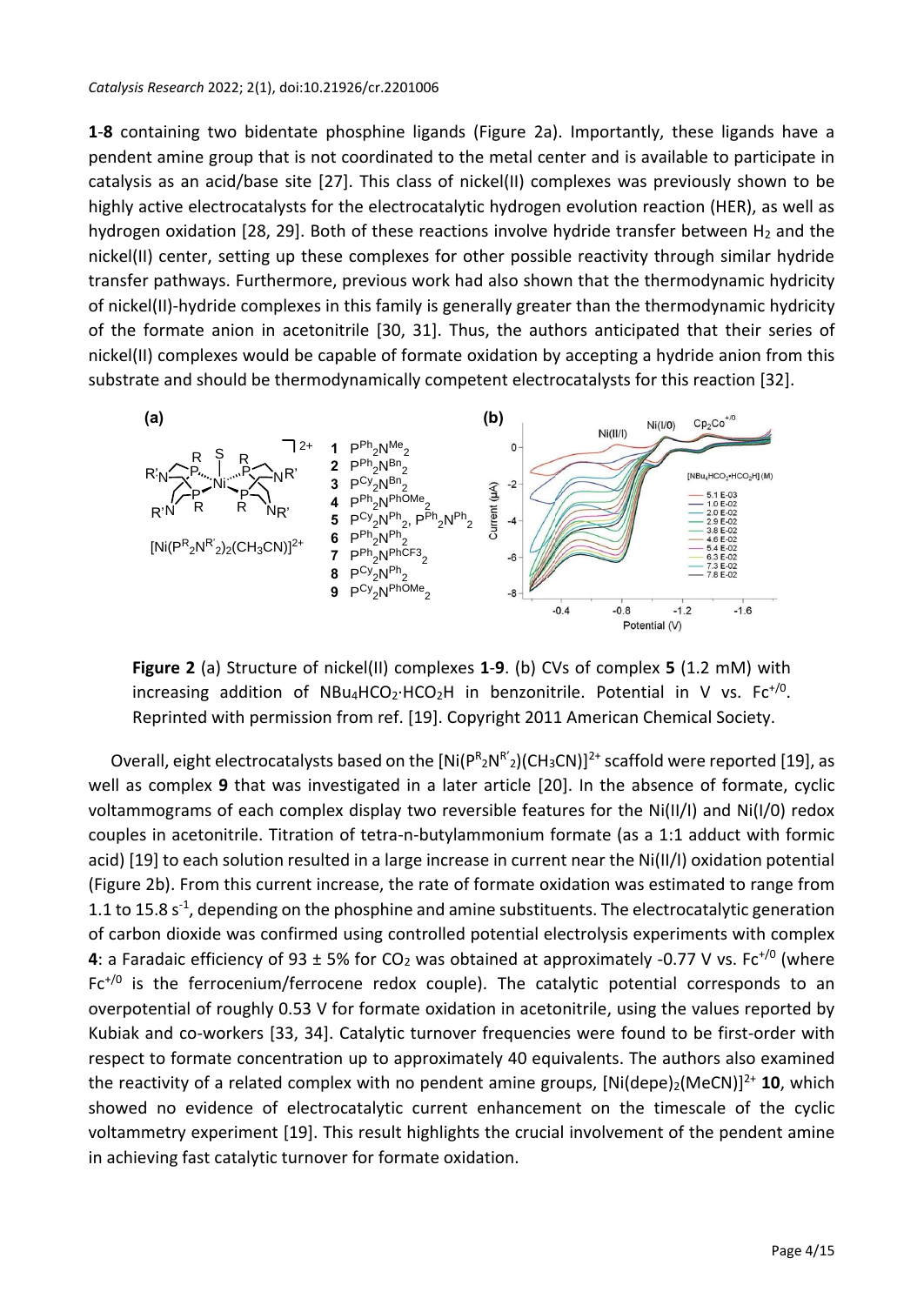The Ni(II/I) and Ni(I/0) potentials of each complex were found to directly correlate with the thermodynamic hydricity and p*K*<sup>a</sup> of the analogous nickel(II)-hydride, which is consistent with general trends for transition metal hydrides [33]. However, the turnover frequency for formate oxidation did not correlate with the hydricity of the nickel(II)-hydride, and surprisingly the least hydridic system (complex **8**) was in fact the slowest catalyst in the series. On the other hand, the rate of formate oxidation shows a reasonable correlation with the pK<sub>a</sub> of the pendent amine substituent of each complex. The authors thus proposed the mechanism shown in Figure 3a based on the above results and other spectroscopic and electrochemical experiments [19, 20]. In this proposal, coordination of the formate anion to nickel(II) is followed by abstraction of the formyl hydrogen as a proton by the pendent amine group (a  $\beta$ -deprotonation) with concomitant 2e<sup>-</sup> transfer to the nickel(II) center. Subsequent oxidation and deprotonation steps regenerate the starting nickel(II) species. This mechanistic proposal is quite unusual since it does not invoke direct hydride transfer from formate to the metal catalyst.



**Figure 3** (a) Proposed  $\beta$ -deprotonation mechanism for formate oxidation with  $[Ni(P<sup>R</sup>2N<sup>R'</sup>2)(CH<sub>3</sub>CN)]<sup>2+</sup>$  complexes [19, 20]. (b) Alternative proposed direct hydride transfer mechanism [21].

The mechanism of formate oxidation with this family of nickel complexes was re-evaluated by Xue and Ahlquist in 2014 [21]. In this report, DFT computational methods were used to predict the energetics of different possible pathways for the key formate oxidation step using complex **1** as the primary representative catalyst. Their calculations were unable to locate a pathway for  $\beta$ deprotonation of the nickel(II)-formate intermediate by the pendent amine. Instead, direct hydride transfer from formate to the metal was predicted to be accessible with a reasonable transition state barrier under ambient conditions (11.3 kcal/mol, Figure 3b). Thus, the authors conclude that the direct nickel(II)-hydride route is more reasonable than the mechanism originally proposed by Kubiak and co-workers [19-21]. Xue and Ahlquist calculate that the pendent amine assists in the subsequent deprotonation of the nickel(II)-hydride by serving as a proton shuttle to lower the kinetic barrier for this process. Notably, the calculated barrier is much greater for complex **10**, in line with the activity of this complex observed experimentally [19]. Despite the remaining ambiguity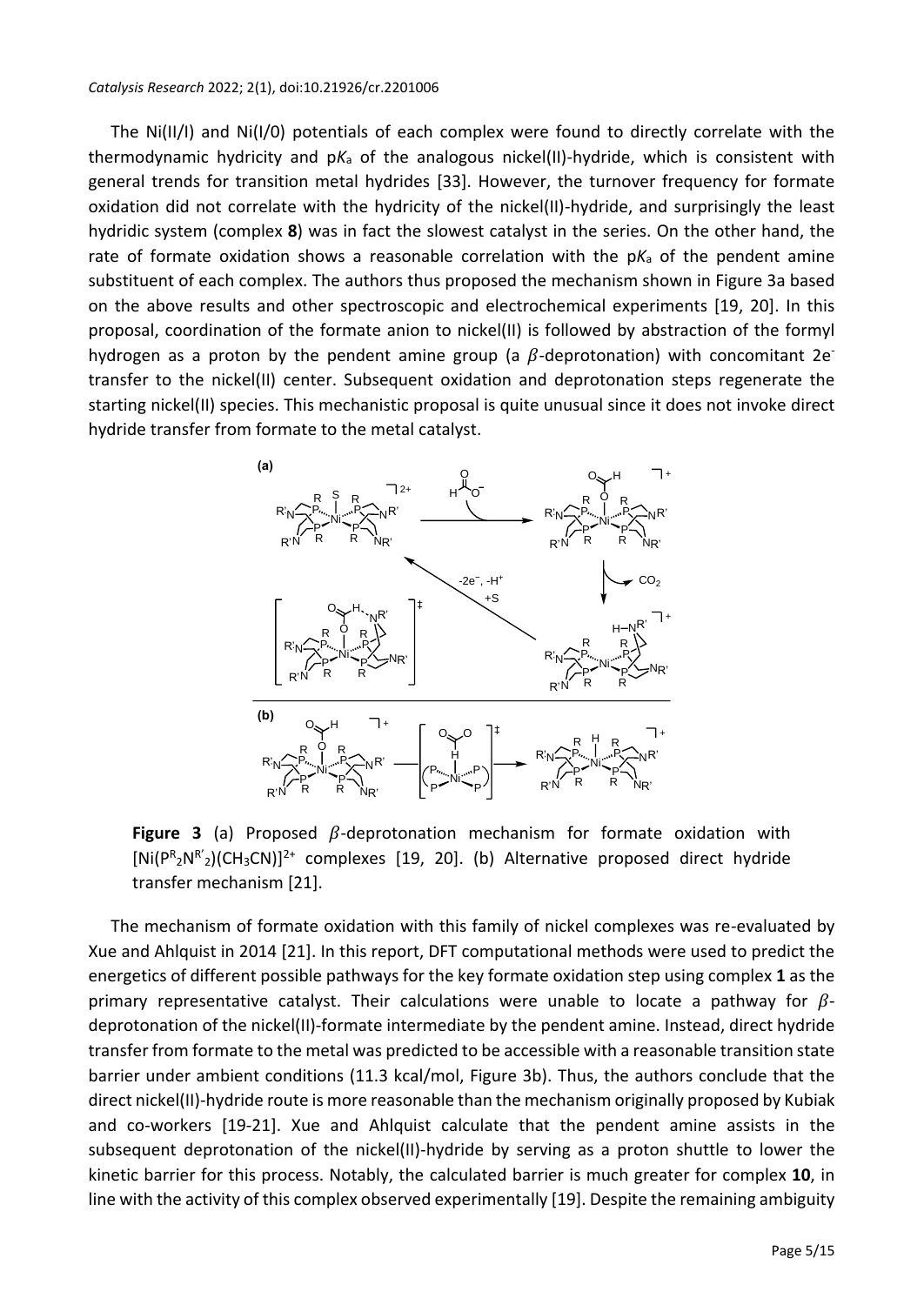of the operative mechanism for formate oxidation, both proposed pathways require the pendent amine group to lower transition state barriers and underscore the critical role of the amines in facilitating the overall electrocatalytic cycle [34].

The above work on nickel(II) complexes remains the only demonstration of electrocatalytic formate oxidation with non-precious metal catalysts. A recent report from our group demonstrates the future potential for molecular cobalt complexes to promote this reaction as well [35]. While thermodynamic hydricity measurements of cobalt complexes are very limited compared to nickel systems [31, 33], cobalt(III)-hydrides are generally not very reactive for hydrogen evolution, suggesting modest hydride donating abilities [4, 36-38]. Thus, we isolated a series of cyclopentadienyl cobalt(III) complexes with diphosphinoamine ligands (Figure 4) [35]. The analogous cobalt(III)-hydride complex was isolable for a cyclohexylphosphine-substituted ligand, while the other ligand systems examined resulted in decomposition. The X-ray crystal structure of complex **11** showed the strained four-membered metallacycle created by the bidentate phosphine ligand and the cobalt center. The rigidity of this coordination environment and the planarity at the nitrogen in this ligand indicate the pendent amine is unlikely to function like the  $P_2N_2$  ligands above. We showed that treatment of complex **11** with tetra-n-butylammonium formate (as a 1:1 adduct with formic acid) at 65°C resulted in generation of the cobalt(III)-hydride complex and carbon dioxide, which we proposed proceeds through a unique pathway of competing equilibria. Given the inaccessibility of the ligand nitrogen in this complex, hydride transfer from formate likely proceeds via a direct hydride transfer mechanism. While electrocatalytic turnover for formate oxidation to carbon dioxide was not demonstrated with complex **11**, a series of individual chemical and electrochemical steps were independently shown that together sum to achieve overall electrochemical formate oxidation (Figure 4): (1) coordination of formate and subsequent hydride transfer to cobalt(III), (2) deprotonation of the cobalt(III)-hydride by the formate anion, and (3) oxidation of cobalt(I) to cobalt(III) at the electrode. Improving the design of cobalt(III) complexes to lower the kinetic barrier for the hydride transfer step should result in competent catalysts for electrochemical formate oxidation. Studies along these lines are currently underway in our group.



**Figure 4** Stoichiometric reactivity observed with cobalt(III) complex **11**, summing to overall electrochemical formate oxidation. Potentials in V vs.  $Fe^{+/0}$  [35].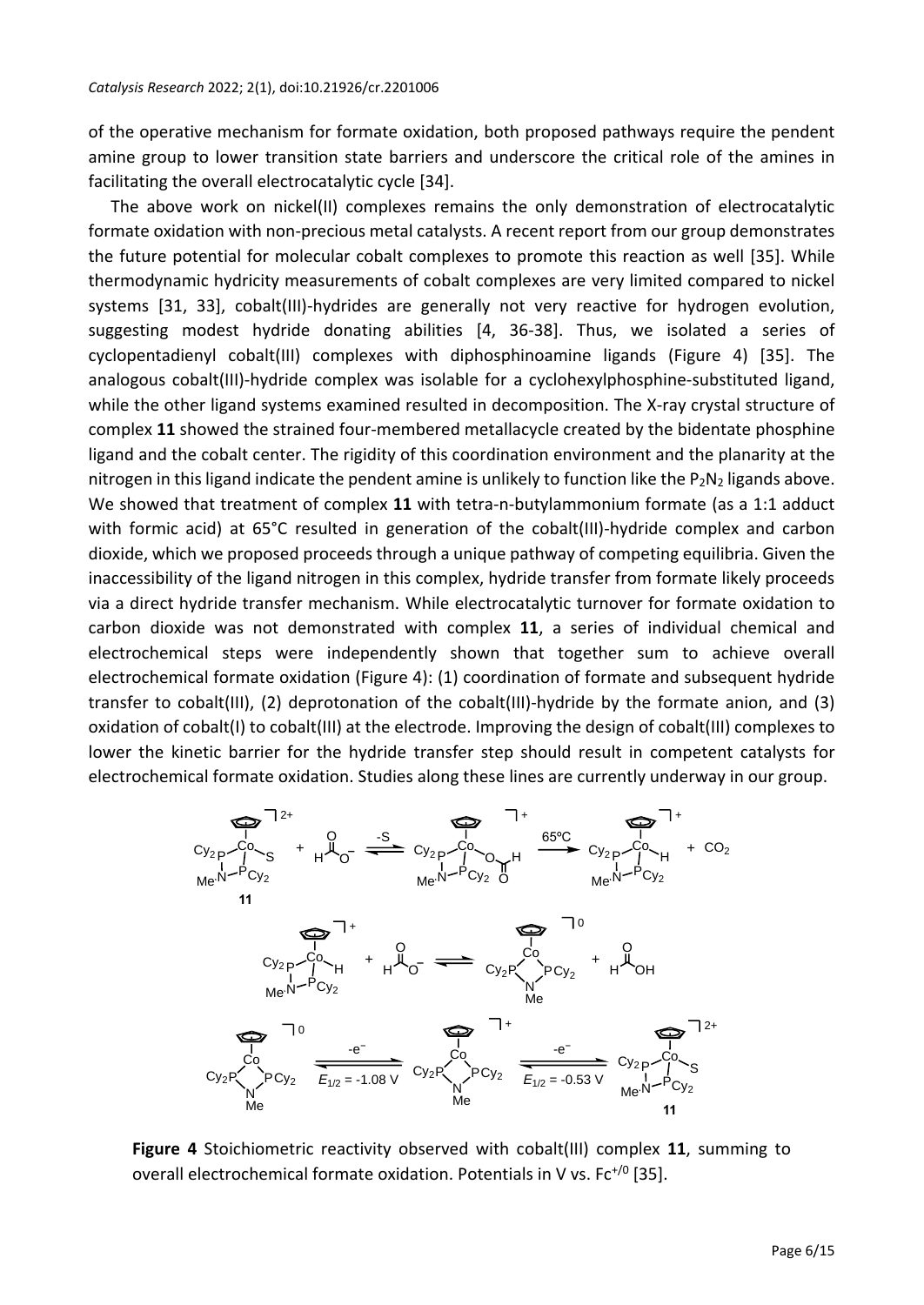# *2.2 Molecular Catalysts Based on Precious Metals*

Kang and co-workers reported a reversible iridium(III) electrocatalyst **12** that is capable of both electrochemical carbon dioxide reduction and electrochemical formate oxidation [22]. This catalyst is based on a tridentate PONOP pincer ligand that creates a stable coordination environment at the metal. The authors demonstrated that incremental addition of tetra-n-butylammonium formate (as a 1:1 adduct with formic acid) to a solution of complex **12** in acetonitrile resulted in an increase in oxidative current at -0.15 V vs. NHE (roughly -0.15 V vs.  $Fe^{+/0}$ ) [39], as observed through cyclic voltammetry experiments (Figure 5). Under optimized conditions, the highest turnover frequency for formate oxidation with 12 was calculated to be 4.8 s<sup>-1</sup>. The increase in oxidative current was first order with respect to both the formate and catalyst concentrations. Interestingly, the rate of carbon dioxide reduction with this same catalyst was significantly faster (67  $s^{-1}$ ).



Figure 5 CVs of complex 12 (2 mM) with increasing addition of NBu<sub>4</sub>HCO<sub>2</sub>⋅HCO<sub>2</sub>H in acetonitrile. Potential in V vs. NHE. Reprinted with permission from ref. [22]. Copyright 2019 John Wiley and Sons.

Controlled potential electrolysis of complex **12** with excess formate salt resulted in carbon dioxide as the only product at -0.1 V vs. NHE. The Faradaic efficiency for  $CO<sub>2</sub>$  was 87  $\pm$  5 % under these conditions. Impressively, the electrolysis current was stable for more than 35 h, indicating that this catalyst is highly stable over extended reaction times. From their data, the authors propose the electrocatalytic mechanism shown in Figure 6. Starting with the trihydride species **12**, loss of two electrons and one proton through oxidative deprotonation at the electrode yields an Ir(III) acetonitrile intermediate, which is rapidly displaced by the formate anion. Decarboxylation of the bound formate ligand releases carbon dioxide and regenerate complex **12**. While the mechanism of hydride transfer from formate was not evaluated in this study, a direct hydride transfer pathway is likely given the unfunctionalized nature of the ancillary ligands in this system. Based on the known potential of the cobaltocenium/cobaltocene redox couple versus  $Fc^{+/0}$  [39], and the approximate *E*cat value from Figure 5 [40], the overpotential for formate oxidation is roughly 1.25 V in acetonitrile [33]. A similar but reversed mechanism is proposed for the electrochemical reduction of carbon dioxide with complex **12**, where reduction is the key electrochemical step as opposed to oxidation [22].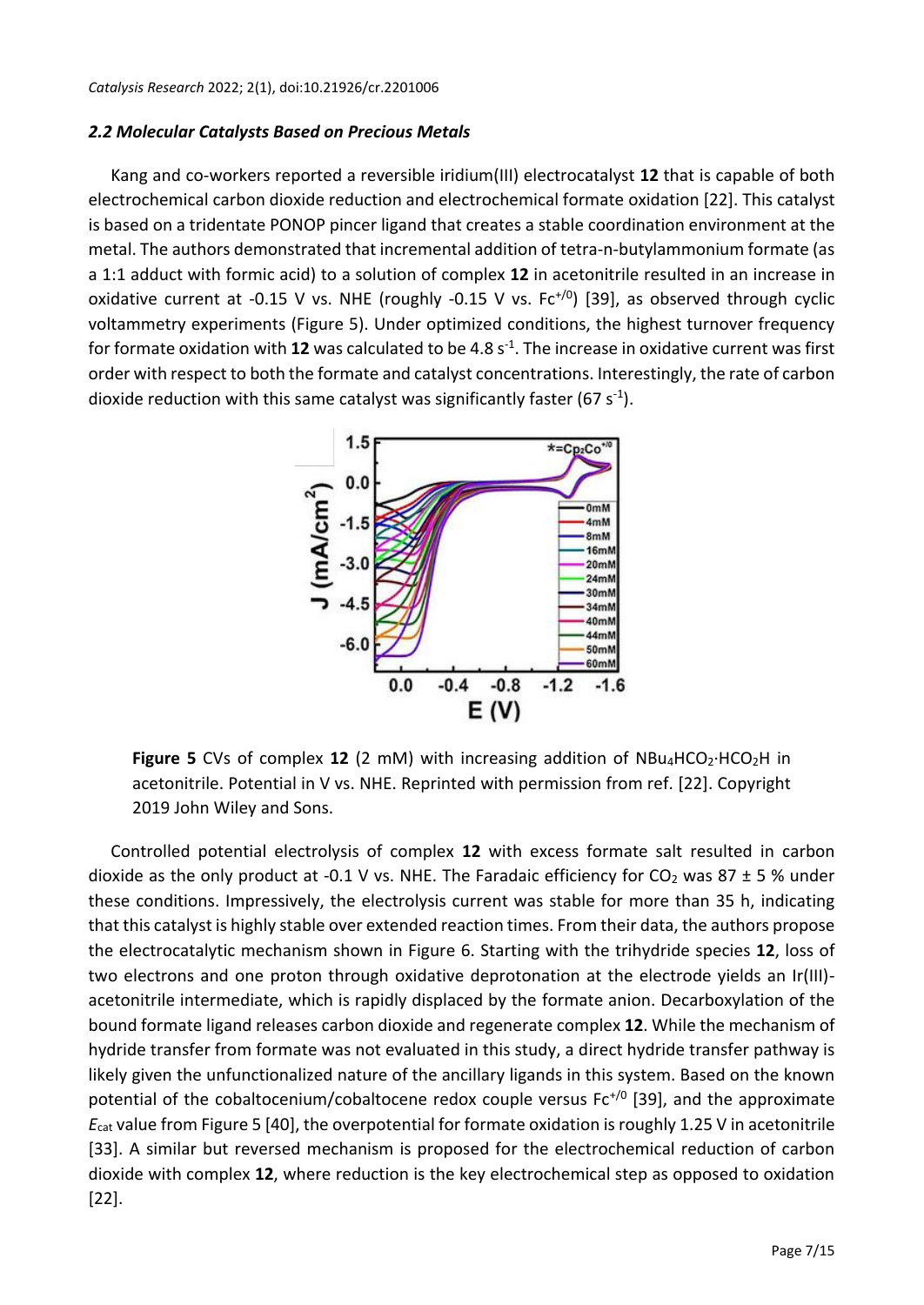

**Figure 6** Proposed mechanism for formate oxidation with complex **12** [22].

Yang and co-workers recently reported a platinum(II) complex **13** that functions as a bidirectional electrocatalyst for interconverting formate and carbon dioxide at mild overpotentials (Figure 7a) [23]. This reversible reactivity was specifically targeted by the authors: they selected a known metal complex that has a hydride accepting ability (-44.2 kcal/mol) [41, 42] that is almost exactly matched by the hydride donating ability of the formate anion (44 kcal/mol in acetonitrile) [31]. The reaction conditions were also carefully selected by using an amine base (CH<sub>2</sub>(TBD)<sub>2</sub>⋅HPF<sub>6</sub>, Figure 7a,  $pK_a = 29.0$  in acetonitrile) with a comparable base strength as complex 13 ( $pK_a$  of  $[HPt(depe)<sub>2</sub>]^{2+} = 29.7$  in acetonitrile) [42]. Their approach enabled access to near-ergoneutral chemical steps with the platinum catalyst for hydride transfer with formate and proton transfer with  $CH<sub>2</sub>(TBD)<sub>2</sub>$  base.



**Figure 7** (a) Structure of platinum(II) complex **13** and the  $CH_2(TBD)_2$  base. (b) CVs of complex  $13$  (1.0 mM) and  $NBu_4HCO_2$  (50 mM) with increasing addition of base in acetonitrile. Potential in V vs.  $Fc^{+/0}$ . Reprinted with permission from ref. [23]. Copyright 2020 John Wiley and Sons.

The cyclic voltammogram of complex **13** in acetonitrile shows a reversible two-electron wave for the Pt(II/0) redox couple. As shown in Figure 7b, there is only a slight difference in the shape of this redox feature in the presence of formate (added as tetra-n-butylammonium formate) with increasing concentrations of base. This behavior is unlike the other catalyst systems discussed thus far and is consistent with a slow turnover frequency for formate oxidation. An upper estimate from this data for the turnover frequency of formate oxidation is given as  $<$  0.5 s<sup>-1</sup>. The Faradaic efficiency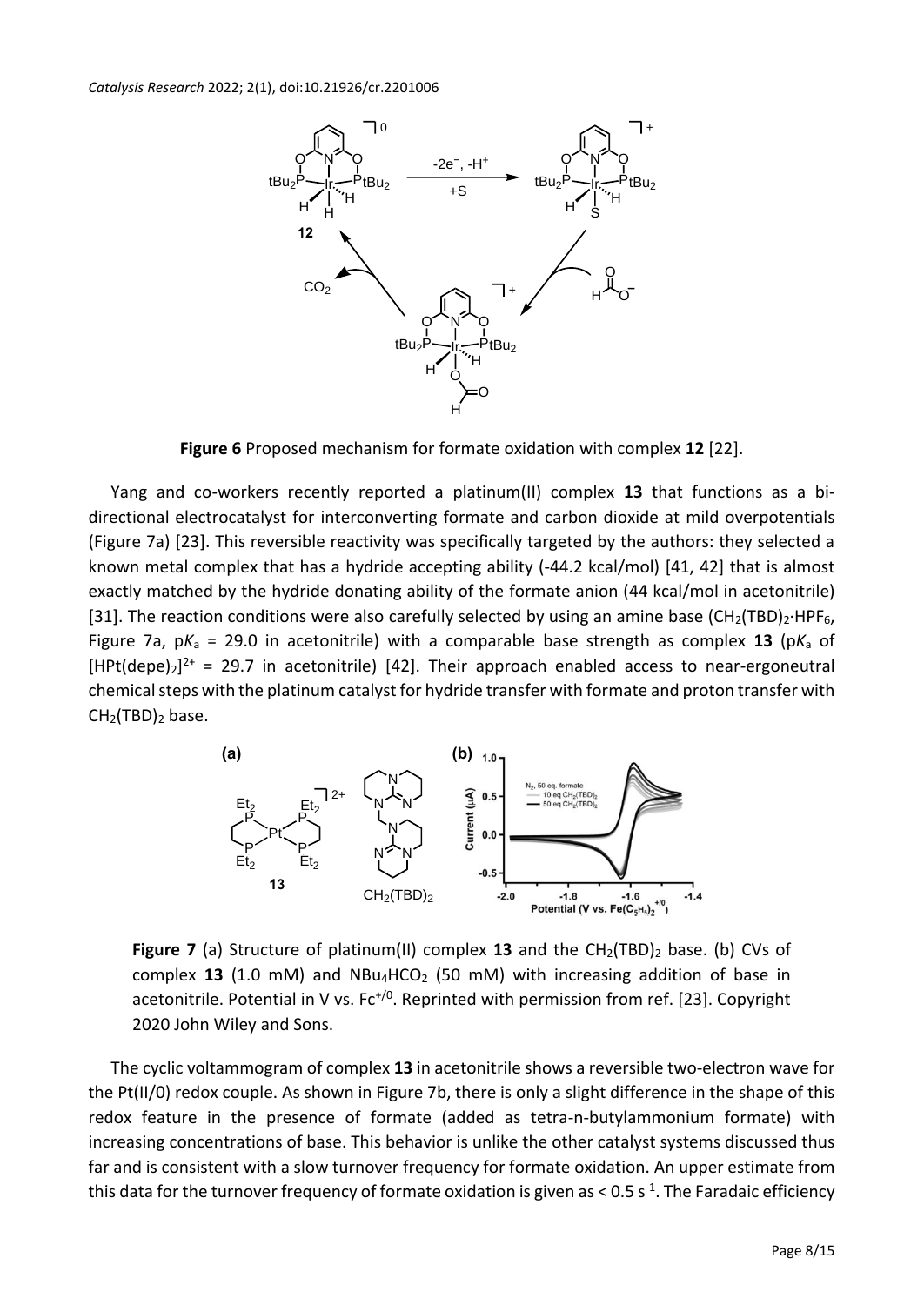for CO<sub>2</sub> production was 90% based on controlled potential electrolysis studies at -1.4 V vs. Fc<sup>+/0</sup>. This system is stable for at least 4 h and exhibits a minimum turnover number of 2.4.

As shown in Figure 8, formate oxidation with complex **13** is proposed to start with direct hydride transfer to platinum(II), followed by deprotonation of the resulting platinum(II)-hydride intermediate by the exogenous base, and finally oxidation at the electrode to regenerate complex **13**. We note that this proposed mechanism is essentially identical to the pathway observed with cobalt(III) complex **11** shown in Figure 4, except that reoxidation of the reduced platinum center occurs in an overall two-electron step as opposed to separate one-electron features for cobalt [23, 35]. No direct involvement of the phosphine ligand substituents is proposed in the mechanism of the hydride transfer step. As with the iridium(III) complex **12**, these ligands serve to stabilize the metal coordination sphere and tune the thermodynamic properties of the catalyst. Notably, the closely related platinum(II) complex  $[Pt(dmpe)_2]^{2+}$ (where dmpe  $=$  1.2bis(dimethylphosphino)ethane) is an active catalyst for electrochemical  $CO<sub>2</sub>$  reduction to formate but not for the reverse formate oxidation [43]. The switch from methyl to ethyl substituents on the phosphine ligands slightly shifts the thermodynamic hydride accepting ability of these two complexes, resulting in different reactivity.



**Figure 8** Proposed mechanism for formate oxidation with complex 13 and  $CH_2(TBD)_2$ base [23].

#### **3. Discussion**

The past decade has seen the first examples of molecular catalysts for the electrochemical oxidation of formate. Three families of catalysts have been reported thus far, based on nickel(II), iridium(III), or platinum(II) [19-23]. The reported turnover frequency and catalytic operating potential for each system is summarized in Table 1, where complex **4** is given as the representative example of the nickel(II) class [19]. The fastest rate of formate oxidation was achieved with one of the nickel(II)  $P_2N_2$  catalysts, complex 1, for which the catalytic turnover frequency is 15.8 s<sup>-1</sup> in benzonitrile. Other variations of the phosphine and amine substituents in this family resulted in lower rates of catalysis, and an approximate correlation between the rate and basicity of the pendent amine was observed. The iridium(III) and platinum(II) catalysts (complex **12** and **13**, respectively) also exhibit slower rates [22, 23]. While there is some uncertainty regarding the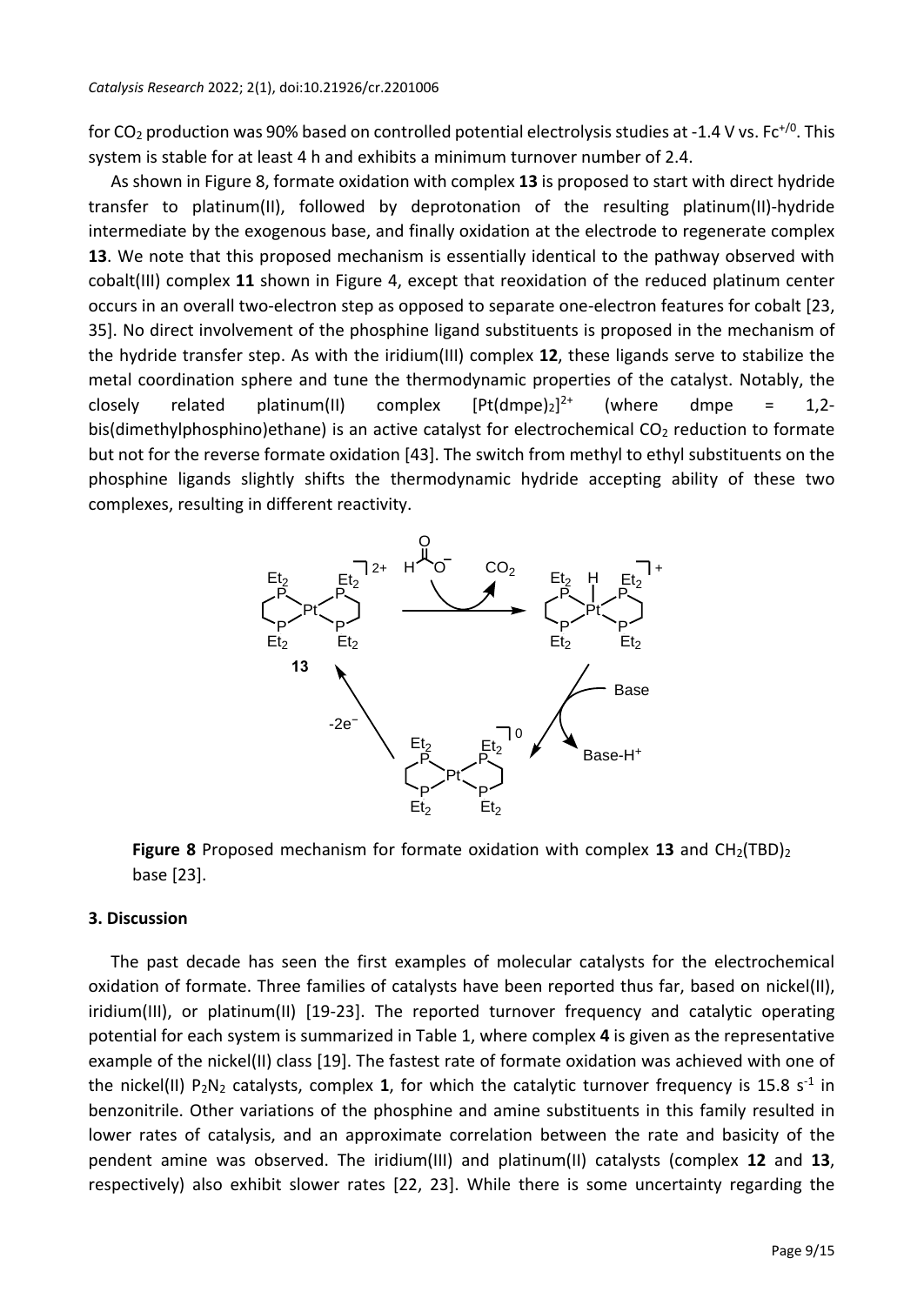mechanism of formate oxidation with the nickel family of catalysts, it is generally considered that the decarboxylation step to release carbon dioxide is rate-limiting with all systems. Ligand design will likely play a major role in the development of faster catalysts for formate oxidation. Direct hydride transfer appears to be a viable pathway for decarboxylation, but cooperation from the outer coordination sphere of the catalyst or assistance from exogeneous additives may be needed to decrease the transition state barrier for this process, or alternative lower energy pathways for hydride transfer may be required, such as an indirect  $\beta$ -hydride deprotonation route [44]. There are several examples in the literature demonstrating the crucial role of pendent functional groups for promoting more rapid electrocatalysis in other small molecule transformations, such as  $CO<sub>2</sub>$ reduction,  $H_2$  reduction or oxidation, and  $N_2$  reduction [45-49]. An additional factor to consider is the accessibility and positioning of the pendent group within the ligand scaffold. The functional group must be able to orient in such a way to interact favorably with the metal center and formate to facilitate hydride transfer.

| Complex   | TOF $(s^{-1})$ | Potential (V vs $Fc^{+/0}$ ) $^a$ | Overpotential $(V)$ <sup>b</sup> | $FE_{CO2}$ (%) $^{c}$ |
|-----------|----------------|-----------------------------------|----------------------------------|-----------------------|
| 4[19]     | 8.7            | $-0.87$                           | 0.53                             | $93 \pm 5$            |
| $12$ [22] | 4.8            | $-0.15$                           | 1.25                             | $87 \pm 5$            |
| 13[23]    | < 0.5          | $-1.63$                           | 0.01                             | 90                    |

<sup>a</sup> Catalytic potential estimated as *E*<sub>cat/2</sub>. <sup>b</sup> Overpotential = *E*<sub>cat/2</sub> − *E*<sup>°</sup>(CO<sub>2</sub>/HCO<sub>2</sub><sup>−</sup>), where  $E^*(CO_2/HCO_2^-) = (-0.77 - 0.030pK_a)$  V vs. Fc<sup>+/0</sup>.  $c$  *FE*<sub>CO2</sub> = Faradaic efficiency for carbon dioxide.

The thermodynamic favorability of hydride transfer between formate and the metal catalyst is critical for promoting formate oxidation instead of carbon dioxide reduction, or for accessing reversible reactivity. The hydricity of metal hydride complexes, as well as their pK<sub>a</sub>, generally trends with the redox potentials of the parent complex [33]. These correlations are valuable in that the relationships between the energetic requirements for chemical hydride and proton transfer steps and the electrochemical properties of the catalyst are easily seen. The catalytic operating potential also determines the energetic efficiency of the system in terms of overpotential, where this value is given by the difference between the catalytic potential and the thermodynamic potential for the formate/carbon dioxide couple. It is important to remember that this standard potential is proton dependent and thus shifts based on the basicity of the reaction solution. In acetonitrile, this potential is  $(-0.77 - 0.030pK_a) = -1.30 V$  vs. Fc<sup>+/0</sup> when 1:1 formate:formic acid is used as a basic buffer [33]. These conditions were used for the nickel and iridium catalysts. The use of stronger bases will shift this value to more negative potentials. A stronger amine base was employed for formate oxidation with the platinum(II) complex **13**, and thus the thermodynamic potential for the formate/carbon dioxide couple is estimated to be -1.64 V vs.  $Fc^{1/0}$  [33]. Despite the requirement of more basic conditions, complex **13** exhibits the lowest overpotential for formate oxidation in this data set, which is attributed to careful balancing of the reaction thermodynamics to attain nearergoneutral reactivity.

All reported examples of electrochemical formate oxidation thus far have been studied in organic solvent: acetonitrile or benzonitrile. The positive effects of water addition on the rate of catalysis have been demonstrated for the electrochemical reduction of carbon dioxide with various systems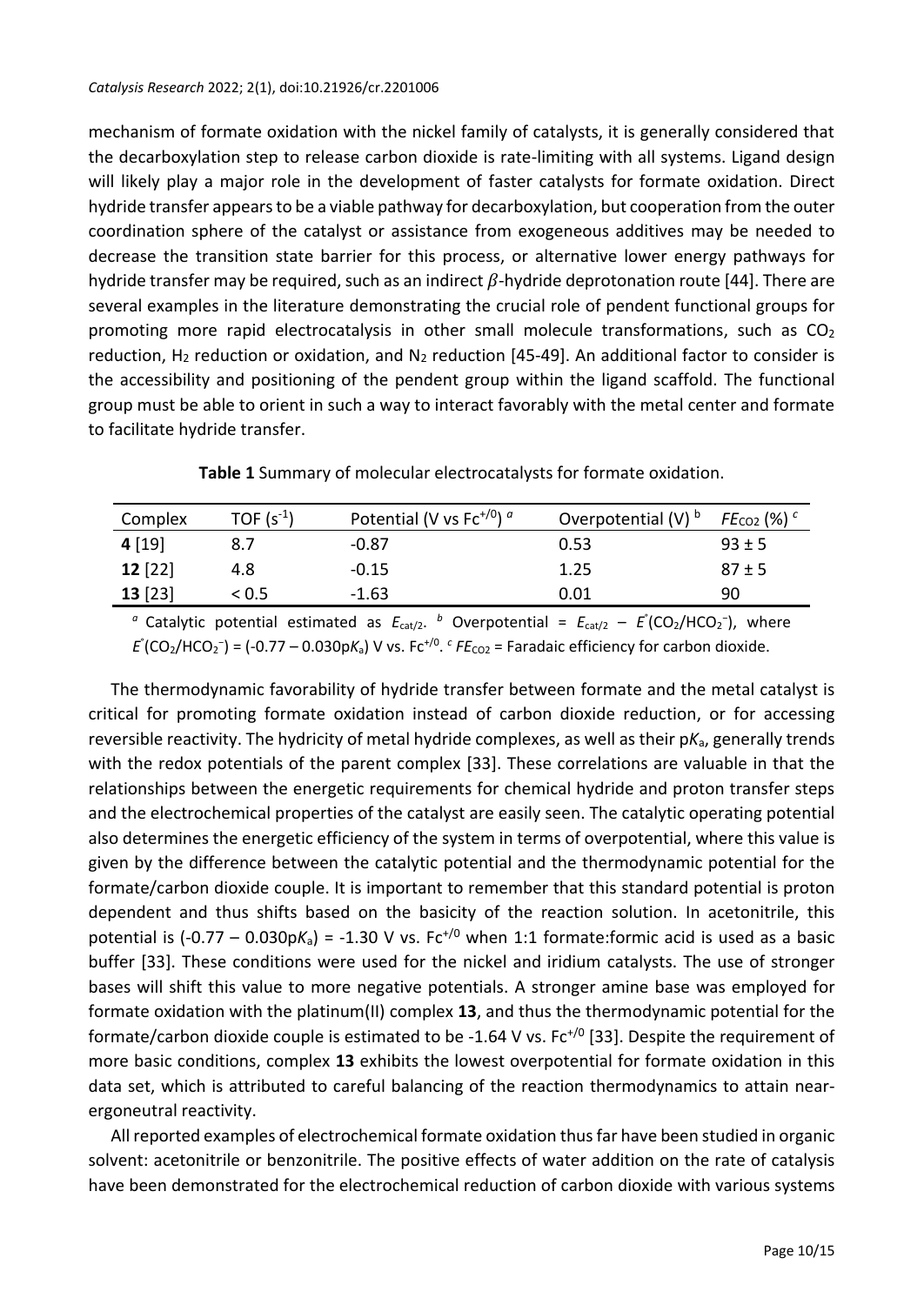[10]. Similar positive effects are anticipated for electrochemical formate oxidation. An iridium complex, closely related to complex **12**, has been reported for electrocatalytic carbon dioxide reduction to formate in water, thanks to the addition of a pendent tetraalkylammonium charged group that provides water solubility to the complex [50]. Such an approach may also be successful with formate oxidation catalysts. Note that the thermodynamic hydricity of formate and metalhydride complexes will shift in water compared to acetonitrile, and the range of hydricity values narrows with increasing solvent polarity [31, 51]. Additionally, the hydricity changesfor formate and transition metal hydride complexes are not identical due to different degrees of stabilization from solvation and hydrogen bonding with water. These factors should be considered when approaching catalyst design in organic versus aqueous solvent to ensure formate oxidation remains the favorable direction for hydride transfer.

Considering the known thermodynamic hydricity of formate in acetonitrile (44 kcal/mol), we can expect many other transition metal complexes [31] or organic hydride acceptors [52, 53] to have the energetic driving force to facilitate formate oxidation [33]. At the same time, optimization of the thermodynamic requirements for hydride transfer does not guarantee sufficient turnover frequencies, as is the case with platinum complex **13** as well as with our cobalt system **11** that can slowly oxidize formate at elevated temperatures [35]. Catalysts that are highly active for the thermal dehydrogenation of formic acid may provide a promising starting point for electrocatalyst design [24]. For example, Waymouth and co-workers recently showed that an iron dehydrogenation catalyst can promote the electrochemical oxidation of isopropanol to acetone [54]. Given that this system can also convert formic acid to carbon dioxide and hydrogen [55], an electrocatalytic scheme for formate oxidation is likely accessible as well. Further optimization to improve catalyst stability while accessing fast hydride transfer should be the subject of future investigations.

#### **4. Conclusions**

The development of new molecular catalysts capable of the electrochemical oxidation of formate is an important emerging field in fuel cell research. In the past several years, key initial examples of this reactivity have been reported, based on both precious and non-precious transition metal systems. The highest turnover frequencies for formate oxidation have been achieved with a family of nickel(II) complexes containing pendent basic sites. While the exact role of these amines remains unclear, these results indicate that these pendent functional groups are critical for facilitating electrocatalytic turnover. Given the large body of work that demonstrates the impressive ability of pendent amines or related basic ligand sitesfor lowering the kinetic barriersin other electrocatalytic transformations, future work on electrocatalytic formate oxidation should focus on incorporating appropriately positioned pendent functional groups into the outer coordination sphere of the metal catalyst. In terms of energy efficiency, the lowest overpotential for electrocatalytic formate oxidation has been achieved with a platinum(II) complex by carefully considering the reaction free energies of the key chemical steps: hydride transfer and proton transfer. Near-ergoneutral reactivity was observed but with low turnover frequency. Combining both thermodynamic and kinetic considerations will offer many new opportunities for catalyst design and will need to be considered in future research. Studies should also evaluate the effects of electrocatalyst immobilization onto electrode surfaces in terms of catalyst activity and stability toward the development of more practical systems for direct formic acid fuel cells.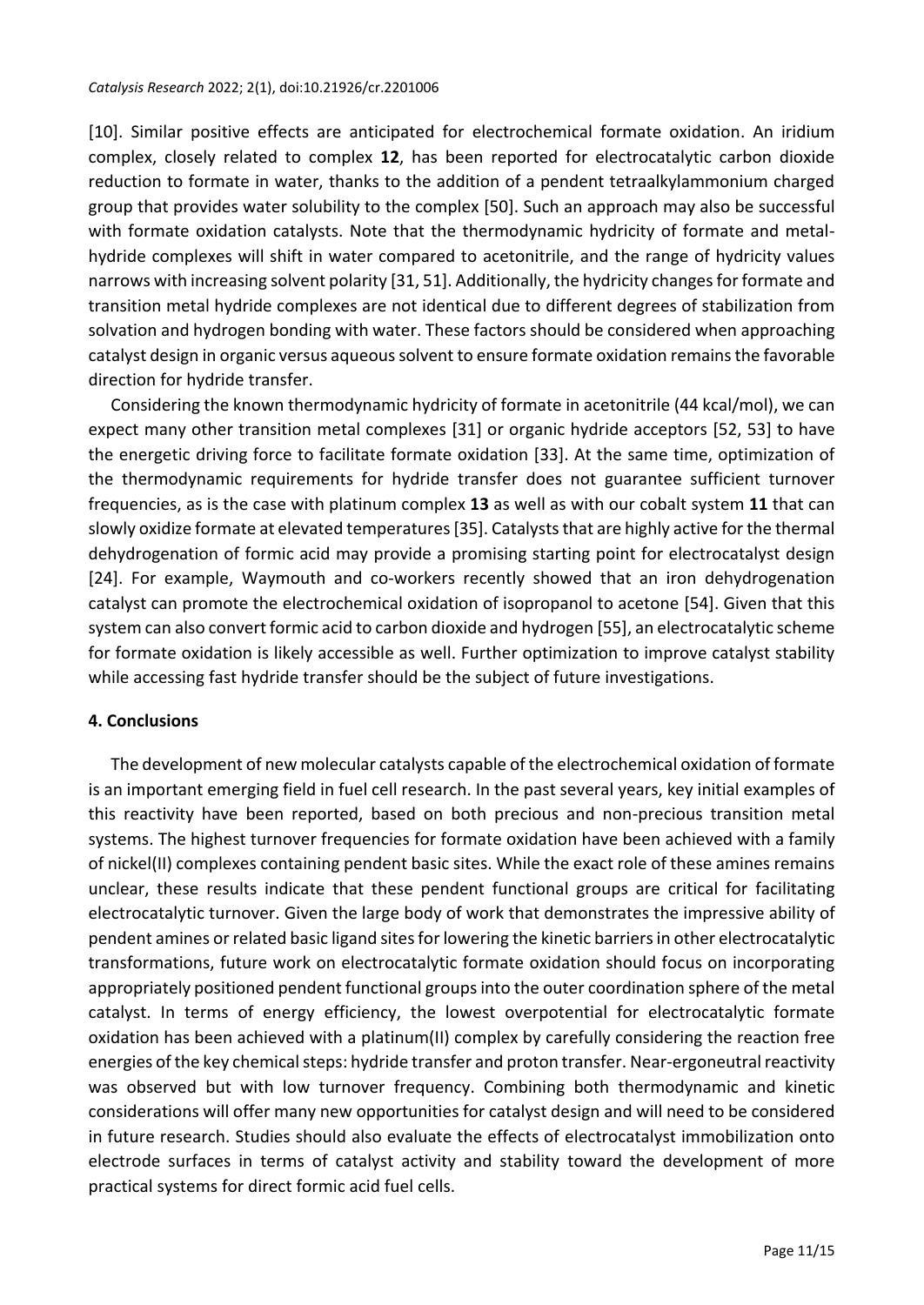## **Acknowledgments**

The authors thank Rutgers, The State University of New Jersey, for generous funding support.

#### **Author Contributions**

The manuscript was written through contributions of all authors. All authors have given approval to the final version of the manuscript.

## **Funding**

Rutgers, The State University of New Jersey.

## **Competing Interests**

The authors have declared that no competing interests exist.

## **References**

- 1. Carrette L, Friedrich KA, Stimming U. Fuel cells-fundamentals and applications. Fuel Cells. 2001; 1: 5-39.
- 2. Rady AC, Giddey S, Badwal SP, Ladewig BP, Bhattacharya S. Review of fuels for direct carbon fuel cells. Energy Fuels. 2012; 26: 1471-1488.
- 3. Lubitz W, Tumas W. Hydrogen: An overview. Chem Rev. 2007; 107: 3900-3903.
- 4. McKone JR, Marinescu SC, Brunschwig BS, Winkler JR, Gray HB. Earth-abundant hydrogen evolution electrocatalysts. Chem Sci. 2014; 5: 865-878.
- 5. Staffell I, Scamman D, Abad AV, Balcombe P, Dodds PE, Ekins P, et al. The role of hydrogen and fuel cells in the global energy system. Energy Environ Sci. 2019; 12: 463-491.
- 6. Cook AW, Waldie KM. Molecular electrocatalysts for alcohol oxidation: Insights and challenges for catalyst design. ACS Appl Energy Mater. 2019; 3: 38-46.
- 7. Eppinger J, Huang KW. Formic acid as a hydrogen energy carrier. ACS Energy Lett. 2017; 2: 188- 195.
- 8. Sun R, Liao Y, Bai ST, Zheng M, Zhou C, Zhang T, et al. Heterogeneous catalysts for CO<sub>2</sub> hydrogenation to formic acid/formate: From nanoscale to single atom. Energy Environ Sci. 2021; 14: 1247-1285.
- 9. Feng DM, Zhu YP, Chen P, Ma TY. Recent advances in transition-metal-mediated electrocatalytic CO<sup>2</sup> reduction: From homogeneous to heterogeneous systems. Catalysts. 2017; 7: 373.
- 10. Francke R, Schille B, Roemelt M. Homogeneously catalyzed electroreduction of carbon dioxidemethods, mechanisms, and catalysts. Chem Rev. 2018; 118: 4631-4701.
- 11. Rice C, Ha S, Masel RI, Waszczuk P, Wieckowski A, Barnard T. Direct formic acid fuel cells. J Power Sources. 2002; 111: 83-89.
- 12. An L, Chen R. Direct formate fuel cells: A review. J Power Sources. 2016; 320: 127-139.
- 13. Singh AK, Singh S, Kumar A. Hydrogen energy future with formic acid: A renewable chemical hydrogen storage system. Catal Sci Technol. 2016; 6: 12-40.
- 14. Li X, Hodson H, Batchelor-McAuley C, Shao L, Compton RG. Improving formate and methanol fuels: Catalytic activity of single Pd coated carbon nanotubes. ACS Catal. 2016; 6: 7118-7124.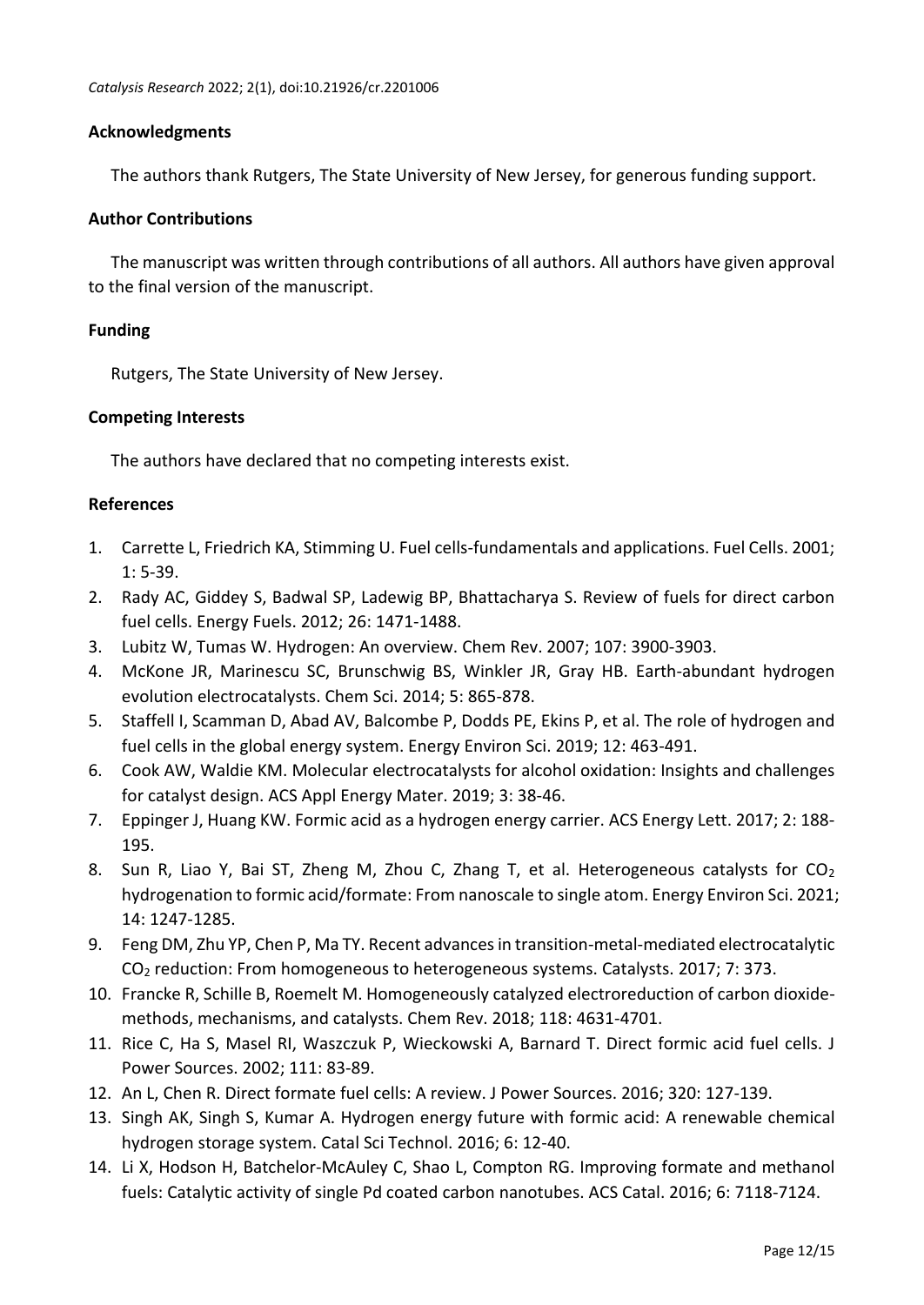- 15. Huang X, Yang G, Li S, Wang H, Cao Y, Peng F, et al. Noble-metal-based high-entropy-alloy nanoparticles for electrocatalysis. J Energy Chem. 2021; 68: 721-751.
- 16. Xiong Y, Dong J, Huang ZQ, Xin P, Chen W, Wang Y, et al. Single-atom Rh/N-doped carbon electrocatalyst for formic acid oxidation. Nat Nanotechnol. 2020; 15: 390-397.
- 17. Zhang S, Fan Q, Xia R, Meyer TJ.  $CO<sub>2</sub>$  reduction: From homogeneous to heterogeneous electrocatalysis. Acc Chem Res. 2020; 53: 255-264.
- 18. Bullock RM, Das AK, Appel AM. Surface immobilization of molecular electrocatalysts for energy conversion. Chem Eur J. 2017; 23: 7626-7641.
- 19. Galan BR, Schöffel J, Linehan JC, Seu C, Appel AM, Roberts JA, et al. Electrocatalytic oxidation of formate by  $[Ni(P^{R} {}_{2}N^{R'} {}_{2})_{2}$ (CH<sub>3</sub>CN)]<sup>2+</sup> complexes. J Am Chem Soc. 2011; 133: 12767-12779.
- 20. Seu CS, Appel AM, Doud MD, DuBois DL, Kubiak CP. Formate oxidation via β-deprotonation in  $[Ni(P<sup>R</sup>2N<sup>R'</sup>2)2(CH_3CN)]<sup>2+</sup>$  complexes. Energy Environ Sci. 2012; 5: 6480-6490.
- 21. Xue L, Ahlquist MS. A DFT study: Why do  $[Ni(P<sup>R</sup>2N<sup>R'</sup>2)2]^{2+}$  complexes facilitate the electrocatalytic oxidation of formate? Inorg Chem. 2014; 53: 3281-3289.
- 22. Bi J, Hou P, Kang P. Single iridium pincer complex for roundtrip electrochemical conversion between carbon dioxide and formate. ChemCatChem. 2019; 11: 2069-2072.
- 23. Cunningham DW, Barlow JM, Velazquez RS, Yang JY. Reversible and selective  $CO<sub>2</sub>$  to HCO2−electrocatalysis near the thermodynamic potential. Angew Chem Int Ed. 2020; 59: 4443- 4447.
- 24. Alig L, Fritz M, Schneider S. First-row transition metal (de) hydrogenation catalysis based on functional pincer ligands. Chem Rev. 2018; 119: 2681-2751.
- 25. Guan C, Pan Y, Zhang T, Ajitha MJ, Huang KW. An update on formic acid dehydrogenation by homogeneous catalysis. Chem Asian J. 2020; 15: 937-946.
- 26. Wang D, Astruc D. The golden age of transfer hydrogenation. Chem Rev. 2015; 115: 6621-6686.
- 27. DuBois MR, DuBois DL. The roles of the first and second coordination spheres in the design of molecular catalysts for  $H_2$  production and oxidation. Chem Soc Rev. 2009; 38: 62-72.
- 28. Helm ML, Stewart MP, Bullock RM, DuBois MR, DuBois DL. A synthetic nickel electrocatalyst with a turnover frequency above 100,000 s<sup>-1</sup> for H<sub>2</sub> production. Science. 2011; 333: 863-866.
- 29. Kilgore UJ, Roberts JA, Pool DH, Appel AM, Stewart MP, DuBois MR, et al. [Ni(P<sup>Ph</sup>2N<sup>C6H4X</sup>2)2]<sup>2+</sup> complexes as electrocatalysts for  $H_2$  production: Effect of substituents, acids, and water on catalytic rates. J Am Chem Soc. 2011; 133: 5861-5872.
- 30. Fraze K, Wilson AD, Appel AM, Rakowski DuBois M, DuBois DL. Thermodynamic properties of the Ni−H bond in complexes of the type [HNi(P<sub>2</sub><sup>R</sup>N<sub>2</sub><sup>R'</sup>)<sub>2</sub>](BF<sub>4</sub>) and evaluation of factors that control catalytic activity for hydrogen oxidation/production. Organometallics. 2007; 26: 3918- 3924.
- 31. Wiedner ES, Chambers MB, Pitman CL, Bullock RM, Miller AJ, Appel AM. Thermodynamic hydricity of transition metal hydrides. Chem Rev. 2016; 116: 8655-8692.
- 32. DuBois DL, Berning DE. Hydricity of transition-metal hydrides and its role in CO<sub>2</sub> reduction. Appl Organomet Chem. 2000; 14: 860-862.
- 33. Waldie KM, Ostericher AL, Reineke MH, Sasayama AF, Kubiak CP. Hydricity of transition-metal hydrides: Thermodynamic considerations for CO<sub>2</sub> reduction. ACS Catal. 2018; 8: 1313-1324.
- 34. Waldie KM, Brunner FM, Kubiak CP. Transition metal hydride catalysts for sustainable interconversion of  $CO<sub>2</sub>$  and formate: Thermodynamic and mechanistic considerations. ACS Sustain Chem Eng. 2018; 6: 6841-6848.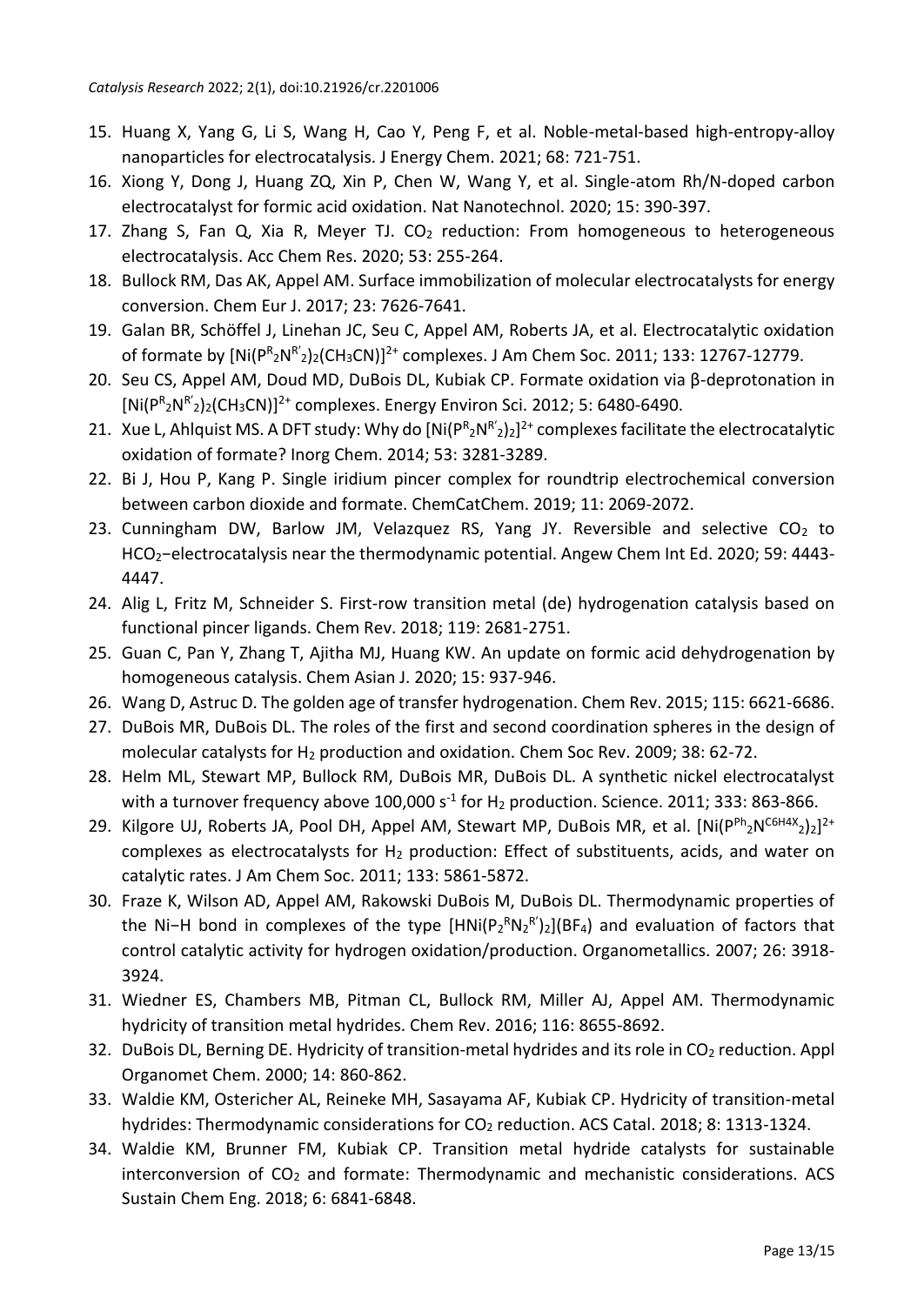- 35. Cook AW, Emge TJ, Waldie KM. Insights into formate oxidation by a series of cobalt piano-stool complexes supported by bis (phosphino) amine ligands. Inorg Chem. 2021; 60: 7372-7380.
- 36. Dempsey JL, Brunschwig BS, Winkler JR, Gray HB. Hydrogen evolution catalyzed by cobaloximes. Acc Chem Res. 2009; 42: 1995-2004.
- 37. Marinescu SC, Winkler JR, Gray HB. Molecular mechanisms of cobalt-catalyzed hydrogen evolution. Proc Natl Acad Sci USA. 2012; 109: 15127-15131.
- 38. Elgrishi N, Kurtz DA, Dempsey JL. Reaction parameters influencing cobalt hydride formation kinetics: Implications for benchmarking H<sub>2</sub>-evolution catalysts. J Am Chem Soc. 2017; 139: 239-244.
- 39. Connelly NG, Geiger WE. Chemical redox agents for organometallic chemistry. Chem Rev. 1996; 96: 877-910.
- 40. Appel AM, Helm ML. Determining the overpotential for a molecular electrocatalyst. ACS Catal. 2014; 4: 630-633.
- 41. Berning DE, Noll BC, DuBois DL. Relative hydride, proton, and hydrogen atom transfer abilities of  $[HM(diphosphine)_2]PF_6$  complexes  $(M = Pt, Ni)$ . J Am Chem Soc. 1999; 121: 11432-11447.
- 42. Curtis CJ, Miedaner A, Ellis WW, DuBois DL. Measurement of the hydride donor abilities of  $[HM(diphosphine)<sub>2</sub>]$ <sup>+</sup> complexes (M = Ni, Pt) by heterolytic activation of hydrogen. J Am Chem Soc. 2002; 124: 1918-1925.
- 43. Ceballos BM, Yang JY. Directing the reactivity of metal hydrides for selective CO<sub>2</sub> reduction. Proc Natl Acad Sci USA. 2018; 115: 12686-12691.
- 44. Yang JY, Kerr TA, Wang XS, Barlow JM. Reducing CO<sub>2</sub> to HCO<sub>2</sub>-at mild potentials: Lessons from formate dehydrogenase. J Am Chem Soc. 2020; 142: 19438-19445.
- 45. Roy S, Sharma B, Pécaut J, Simon P, Fontecave M, Tran PD, et al. Molecular cobalt complexes with pendant amines for selective electrocatalytic reduction of carbon dioxide to formic acid. J Am Chem Soc. 2017; 139: 3685-3696.
- 46. DuBois DL, Bullock RM. Molecular electrocatalysts for the oxidation of hydrogen and the production of hydrogen–the role of pendant amines as proton relays. Eur J Inorg Chem. 2011; 2011: 1017-1027.
- 47. Bhattacharya P, Heiden ZM, Wiedner ES, Raugei S, Piro NA, Kassel WS, et al. Ammonia oxidation by abstraction of three hydrogen atoms from a Mo–NH<sup>3</sup> complex. J Am Chem Soc. 2017; 139: 2916-2919.
- 48. Costentin C, Passard G, Robert M, Savéant JM. Pendant acid–base groups in molecular catalysts: H-bond promoters or proton relays? Mechanisms of the conversion of  $CO<sub>2</sub>$  to CO by electrogenerated iron (0) porphyrins bearing prepositioned phenol functionalities. J Am Chem Soc. 2014; 136: 11821-11829.
- 49. Nichols AW, Machan CW. Secondary-sphere effects in molecular electrocatalytic  $CO<sub>2</sub>$  reduction. Front Chem. 2019; 7: 397.
- 50. Kang P, Meyer TJ, Brookhart M. Selective electrocatalytic reduction of carbon dioxide to formate by a water-soluble iridium pincer catalyst. Chem Sci. 2013; 4: 3497-3502.
- 51. Tsay C, Livesay BN, Ruelas S, Yang JY. Solvation effects on transition metal hydricity. J Am Chem Soc. 2015; 137: 14114-14121.
- 52. Ilic S, Alherz A, Musgrave CB, Glusac KD. Thermodynamic and kinetic hydricities of metal-free hydrides. Chem Soc Rev. 2018; 47: 2809-2836.